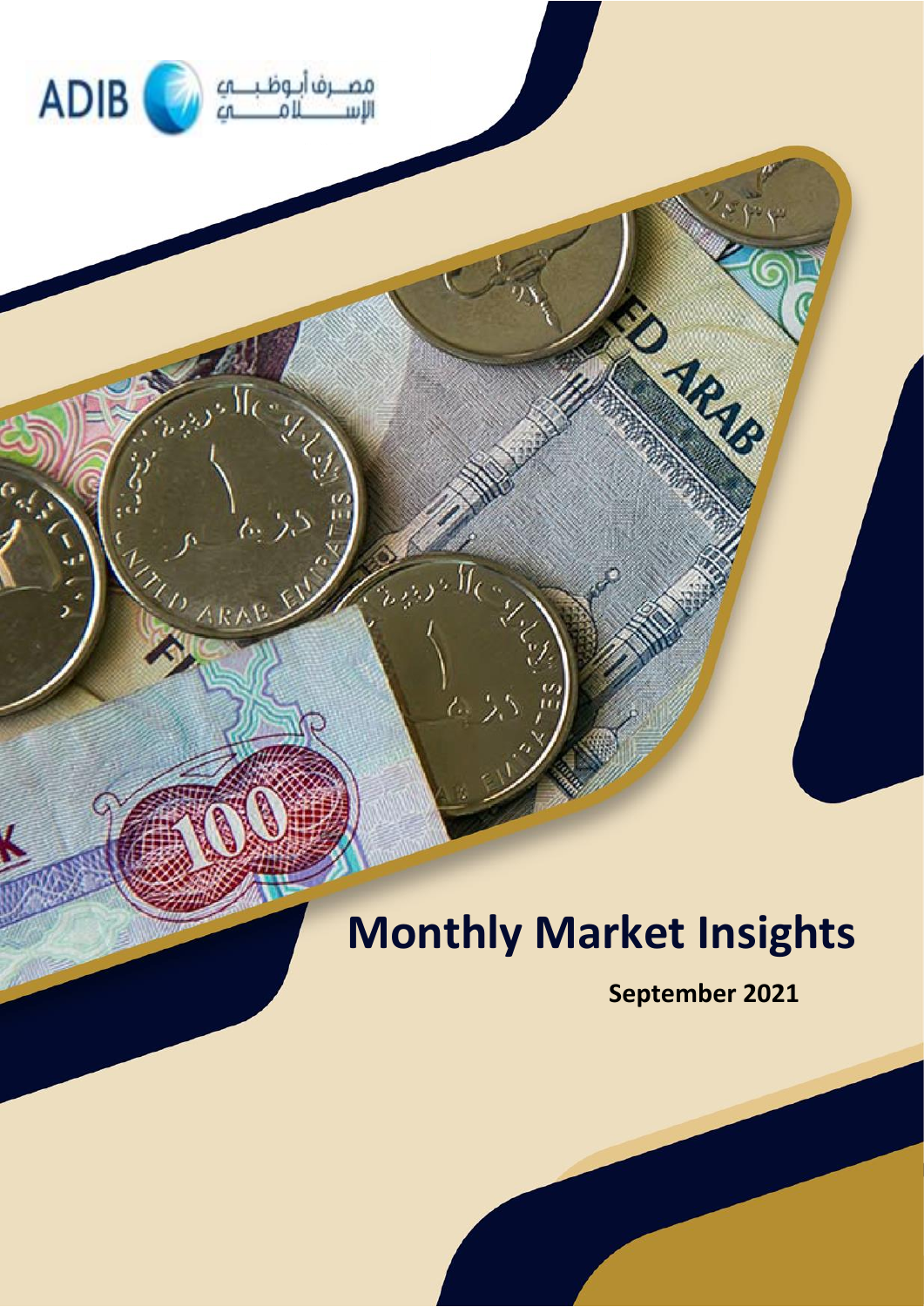

### **Macro update – Fed gives green signal to year-end taper**

| Asset<br><b>Classes</b>  | Closing | <b>MTD</b>       | YTD               |
|--------------------------|---------|------------------|-------------------|
| <b>S&amp;P 500</b>       | 4523    | 2.9%             | 22.2%             |
| <b>MSCIEM</b>            | 1285    | 0.6%             | $-1.5%$           |
| <b>MSCI World</b>        | 3147    | 2.5%             | 17.8%             |
| <b>MSCI GCC</b>          | 706     | 3.4%             | 28.3%             |
| Oil                      | 72      | $-4.9%$          | 43.2%             |
| Gold                     | 1810    | $-0.2%$          | $-6.8%$           |
| <b>US Treasury Yield</b> | 1.309   | 9 <sub>bps</sub> | 40 <sub>bps</sub> |

| <b>Key Interest</b><br>Rates | Closing  | MTD (bps) | <b>YTD</b><br>(bps) |
|------------------------------|----------|-----------|---------------------|
| <b>LIBOR</b>                 | 0.120    | 0.2       | $-11.7$             |
| <b>EURIBOR</b>               | $-0.548$ | $-0.4$    | $-0.2$              |
| <b>TIBOR</b>                 | 0.057    | 0.0       | $-2.2$              |
| <b>SIBOR</b>                 | 0.796    | 0.1       | $-2.1$              |
| <b>EIBOR</b>                 | 0.362    | 5.5       | $-8.8$              |
| <b>HIBOR</b>                 | 0.151    | 0.3       | $-17.9$             |

| Sovereign<br><b>CDS</b> | Closing | <b>MTD</b><br>(bps) | YTD<br>(bps) |
|-------------------------|---------|---------------------|--------------|
| Abu Dhabi               | 40.9    | $-1.65$             | 2.6          |
| Saudi Arabia            | 51.1    | $-5.40$             | $-14.5$      |
| Kuwait                  | 50.0    | 0.02                | 3.1          |
| <b>Bahrain</b>          | 250.3   | 0.09                | 3.8          |
| Oman                    | 245.3   | $-5.52$             | $-122.0$     |
| Turkey                  | 366.5   | $-17.4$             | 62.7         |

| <b>Upcoming Key Events</b> |                                    |  |  |  |  |
|----------------------------|------------------------------------|--|--|--|--|
| 09.09.2021                 | Dubai CPI                          |  |  |  |  |
| 15.09.2021                 | Saudi Arabia CPI                   |  |  |  |  |
| 21.09.2021                 | <b>FOMC Meeting</b>                |  |  |  |  |
| 23.09.2021                 | <b>Turkey Central Bank Meeting</b> |  |  |  |  |
| 30.09.2021                 | Bahrain GDP 2021                   |  |  |  |  |

| <b>Contacts</b>                  |                          |
|----------------------------------|--------------------------|
| Saif Al Alkeem                   | Kais Dachraoui, PhD, FRM |
| Head of Priority Banking, Wealth | Head of Investment       |
| Management and Liabilities       | Advisory                 |
| saif@adib.com                    | kais.dachraoui@adib.com  |
|                                  |                          |

### **OVERVIEW**

Pandemic-related developments, commentary from Federal Reserve's Jerome Powell, and inflation data largely dictated the financial market trajectory in August. Although financial markets began pricing in a reversal in Fed policy, uncertainty over an economic rebound resurfaced amidst rising infections from Delta variant. In addition, US consumer prices eased, and the minutes of the Fed's July meeting showed that the employment benchmark for decreasing support for the economy "could be reached this year," but had not yet been satisfied, taking the pressure off the Fed to scale back the purchase of fixed income securities earlier than anticipated. These developments helped stall the sharp sell-off in US Treasuries after the 10yr yield rose to a one-month high of 1.36%. Consequently, hopes of recovering quickly from the pandemic saw Wall Street's main indexes hit a record high. The buying-spree continued even after Powell's speech at the highly-awaited Jackson Hole Symposium offered no new signals on when the Fed plans to cut its asset purchases beyond saying it could be "this year." Meanwhile, in Europe, the divergence between the European Central Bank (ECB) and the Fed became stark as the former continued to maintain a dovish tone in light of the temporary spike in inflation and rising infections in European countries, largely depicting what looks like a fourth wave.

### **MACRO BACKDROP**

- US macro indicators painted a mixed picture of recovery. Consumer price increase slowed in July, rising 0.3% in July (5.4% y/y) from a 0.9% rise in June. Meanwhile, core inflation however jumped 0.3% m/m, missing forecasts of a 0.4% m/m rise. Further, retail sales drop was a worse-thanexpected 1.1% m/m in July from a revised 0.7% increase in the month prior. Although in expansionary territory, delta concerns and supply shortages saw preliminary US Manufacturing PMI retreat to 61.2 in August from 63.4, short of 62.8 expected. On the jobs front, non-farm payrolls surpassed expectations, rising 943,000 in July, while the unemployment rate slipped from 5.9% in June to 5.4% for July.
- In the Eurozone, manufacturing activity cooled off, with preliminary PMI arriving at 61.5 in August as against forecast of 62 and 62.8 in July. Meanwhile, CPI for July met market expectations of -0.1% decline from a 0.3% increase in June. Similarly, the Eurozone ZEW Economic Sentiment for August fell to 42.7 as compared to 61.2 a month prior and below the consensus forecast of 72.0.

### **KEY REGIONAL NEWS**

- Fitch Ratings affirmed Turkey's rating at 'BB-' with a Stable Outlook. *[Source: Fitch](https://www.fitchratings.com/research/sovereigns/fitch-affirms-turkey-at-bb-outlook-stable-13-08-2021)*
- In 1H21, Bahrain's government deficit reached \$1.38bn, reflecting a 35% y/y decline, while Revenues were up 23%y/y, as oil revenues jumped 33% due to a rise in oil prices. *Source[: Reuters](https://www.reuters.com/world/middle-east/bahrain-government-deficit-down-35-h1-2021-ministry-2021-08-16/)*

Page | 2<br>**Confidential**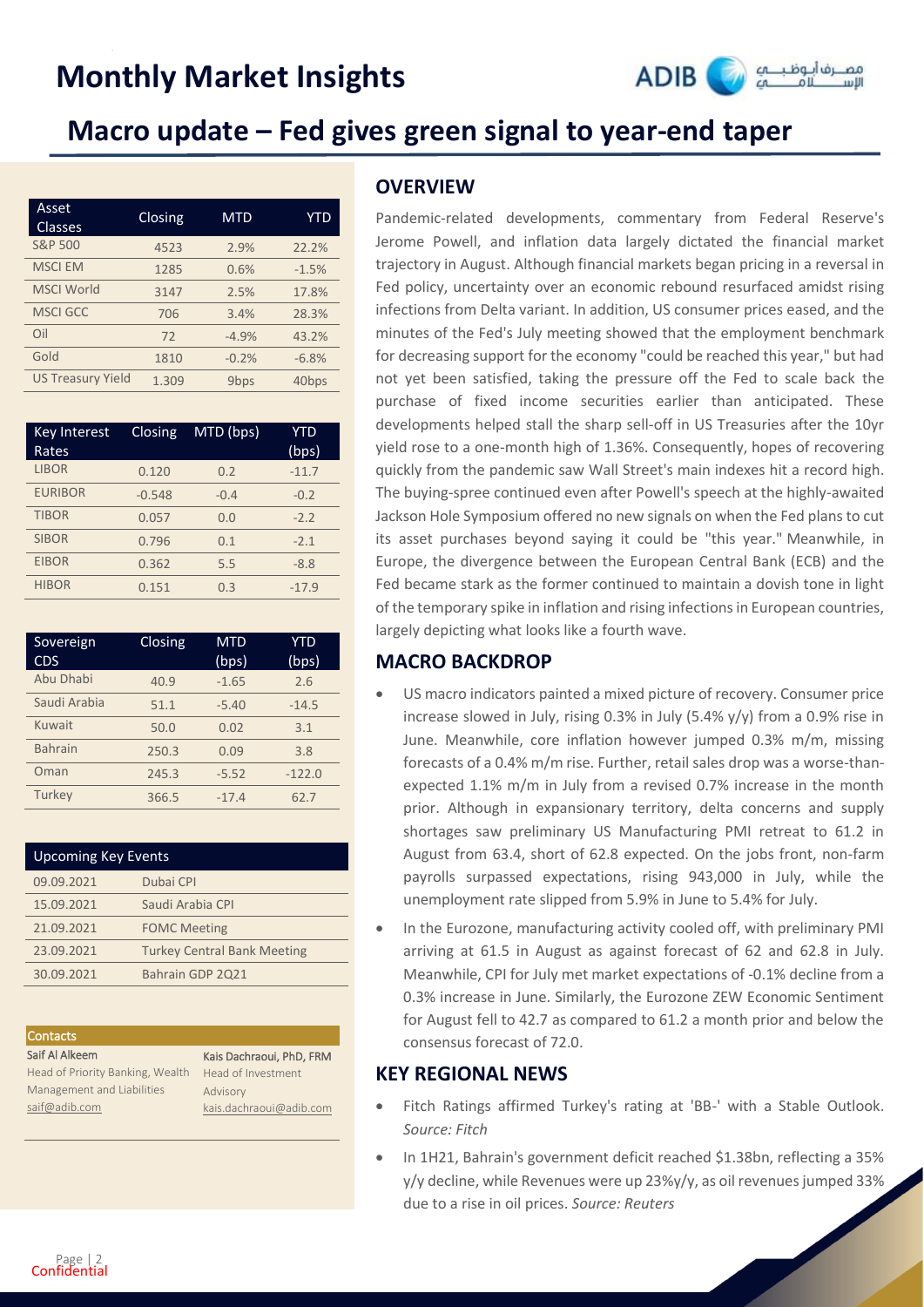

## **Sukuk – Narrowing financing needs reflected in Sukuk market**









#### **Development in regional CDS market**

CDS spreads of GCC economies on an MTD basis showed a mixed trend in August 2021 driven by the global economic recovery, the revival of global oil demand, and international oil prices. CDS spreads of Oman, Saudi Arabia and Abu Dhabi tightened by 5.5bps, 5.4bps and 1.7bps, respectively. On the other hand, CDS spread of Bahrain widened by most by 0.09bps followed by Kuwait (0.02bps) as the sovereigns are expected to remain in fiscal deficit through 2023. Turkish CDS spreads tightened by 17.4bps MTD after president Erdogan cited the possible growth of 7% in Turkey's economy and inflation easing. In an effort to maintain a strong disinflationary effect, Turkey's central bank held its benchmark interest rate at 19%, defying Erdogan's calls for the rate cut.

### **Dampened month for Sukuk issuance**

In August 2021, both S&P Sukuk Mena and Dow Jones Sukuk indices witnessed a marginal rise on an MTD basis. Senaat 25s' and Mumtalakat Bahrain 21s' were the best performers, with the yield to worst (YTW) tightening by 203bps and 141bps, respectively. On the contrary, Oman Government 24s' and DUGB 29s' were the worst performers, with YTW widening 248bps and 160bps, respectively. Among utilities, Saudi Electric 44s' continued to underperform as yield expanded by 157bps. The primary Sukuk market further moderated from the July levels, and no material Sukuk issuances were consummated in August, thereby reflecting the decreased need for financing.

### **Key developments**

- **Saudi Arabia closed the August Sukuk program at SR11.4bn (\$3bn)**. The August 2021 issuance under the SAR-denominated Sukuk program was separated into 3 tranches – an SR2.5 bn tranche maturing 2029, an SR4.5bn tranche maturing 2033, and SR4.4bnn tranche maturing 2036.
- **Saudi Aramco** is in advanced talks to **buy a stake** in India's **Reliance Industries Ltd.'s oil refining and chemicals business** for an all-stock deal to acquire a nearly 20% stake in the Reliance unit for about \$20bn to \$25bn in Aramco's shares.
- **Dubai Islamic Bank (DIB)** has increased its foreign ownership limit (FOL) to 40% percent, from its previous 25%, driven primarily by strong investor demand from large foreign institutional investors.
- **Emaar malls 1H21 revenues increased 23% y/y,** reflecting a steady recovery from the Covid-19 impact on the retail market, with both tenants and dining outlets experiencing a significant pick-up in sales.
- **Emirates REIT's total property income increased by 8.1% y/y** to \$36.8mn (AED 135.2mn). **EBITDA improved drastically** by 93.2% y/y at \$29.7mn (AED 109.1mn). LTV stands at 57.5% as at 30 June 2021, down from 61.7% as of 31 December 2020. Portfolio's occupancy remained stable at 70%, the average passing rate increased by 5%.

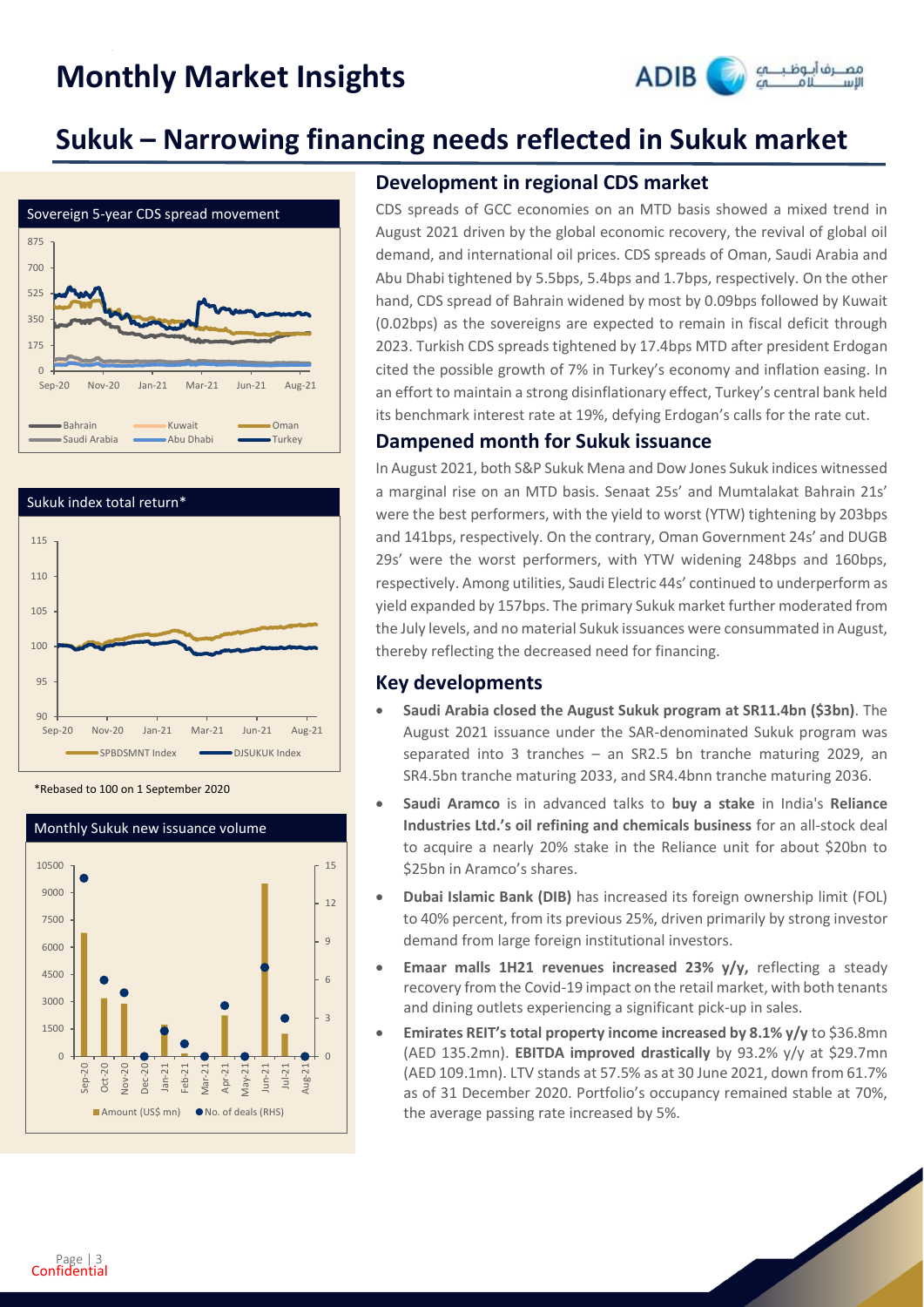

### **Kuwait – Dire necessity of framework for government funding**









#### **Kuwait**

- ➢ In July 2021, S&P downgraded Kuwait's ratings to 'A+' from 'AA-', citing sluggish structural reforms, absence of comprehensive strategy of government funding despite considerable government deficits. The negative outlook primarily resonates with the government's inability in implementation of a financing strategy for future deficits. The government's General Reserve Fund (GRF), which is the pivotal source of financing the deficit, has been depleting over the years. Ever since the expiry of the Kuwait's financing law in 2017, the government hasn't been able to secure financing and the GRF remains only option for financing.
- ➢ While Kuwait is expected to witness a central government deficit of 33% of GDP in 2021, stellar recovery of the oil prices provides a much-needed respite as the economy is largely dependent on Oil (90% of government revenue). Moreover, Kuwait's oil exports are poised to increase as discontinuation of OPEC+ production cuts are in the offing. That said, government deficits are expected to average 17% of GDP over 2021-24.
- Sukuk has been emerging as an alternative and important instrument but Kuwait's fixed income capital market remains dominated by conventional financing instruments. The central bank of Kuwait has been the major issuer of the conventional fixed income securities. The number of Sukuk issues remains small due to lack of clear law and regulation, shortage of expertise in structuring Sukuk, and absence of government issued Sukuk. The central bank's role remains the key to the prospect of flourishing Islamic financial instruments such as Sukuk. That said, legal framework of Kuwait's doesn't allow to issue Sovereign Sukuk despite its need to finance the budget deficit due to the standoff between governments and parliaments over a law that would enable Sukuk financing
- $\triangleright$  Kuwaiti entities have raised a total of \$3.4bn worth fixed income securities and Sukuk in 1H21 (4% of total GCC issuances), thereby reflecting the momentum for such financing. The most recent and notable issuances was done by Kuwait Finance House which sold \$750mn in Additional Tier 1 Sukuk at 3.6%, tightened from initial guidance of 4%, due to more than \$1.9bn in orders. While the total national financing of Kuwait was 11.5% of GDP in 2020, it is expected to rise to 13.7% in 2021.
- ➢ The corporates Sukuks, which are mainly issued by banks and financial institutions provide more attractive returns underpinned by Kuwait's strong ability to provide support to domestic banks in case of distress, irrespective of the bank's size. The government's issuances are lagging in the comparison mainly due to the reason that their performance remains directly related to the government policies and considering the current deficits, the revival seems slightly difficult. Though Kuwait's economy remains largely dependent on the Oil, the government fixed income securities don't seem to reflect the oil price movement to the extend expected. Hence further recovery in oil prices will not boost the prices of these securities, as expected.

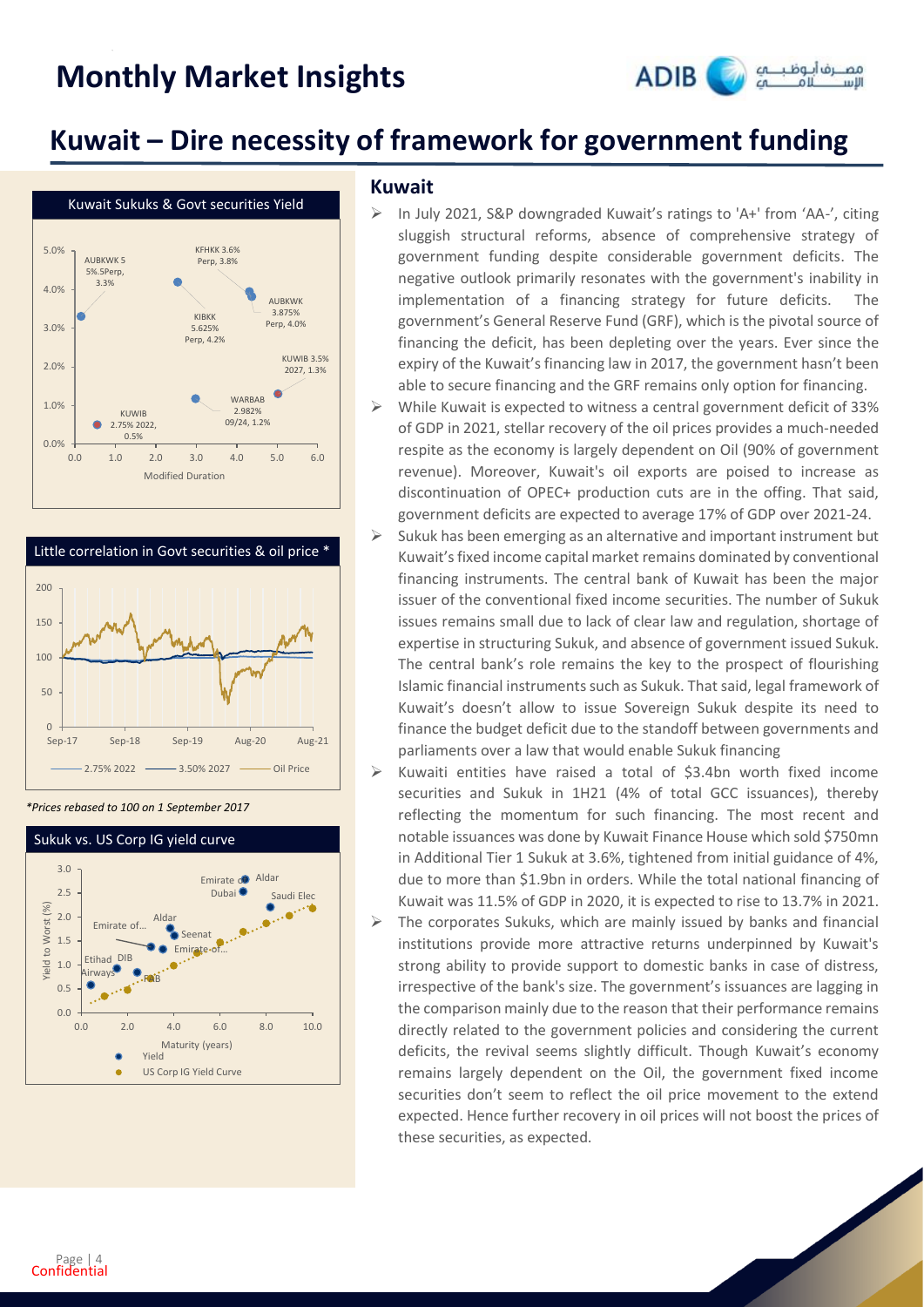

### **Equities: In positive territory despite resurgence of virus**



\*Rebased to 100 on July 29

| DFM top five gainers and losers |            |                 |            |  |  |  |
|---------------------------------|------------|-----------------|------------|--|--|--|
| <b>Gainers</b>                  | <b>MTD</b> | <b>Losers</b>   | <b>MTD</b> |  |  |  |
| <b>AMCREIT</b>                  | 162.2%     | <b>ALFIRDOU</b> | $-46.4%$   |  |  |  |
| <b>AGLTY</b>                    | 39.5%      | <b>ALSALAMK</b> | $-10.6%$   |  |  |  |
| <b>UPP</b>                      | 23.7%      | <b>ALRAMZ</b>   | $-10.0%$   |  |  |  |
| <b>IFA</b>                      | 14.6%      | <b>NIND</b>     | $-9.8%$    |  |  |  |
| <b>ARMX</b>                     | 13.0%      | UFC.            | $-9.8%$    |  |  |  |

| ADX top five gainers and losers |            |             |            |  |  |
|---------------------------------|------------|-------------|------------|--|--|
| <b>Gainers</b>                  | <b>MTD</b> | Losers      | <b>MTD</b> |  |  |
| <b>ZS</b>                       | 212.7%     | <b>GCEM</b> | $-13.1%$   |  |  |
| <b>ESG</b>                      | 117.2%     | <b>ADSB</b> | $-10.4%$   |  |  |
| <b>EASYLEAS</b>                 | 115.9%     | <b>GMPC</b> | $-10.2%$   |  |  |
| <b>ADAVIATI</b>                 | 16.7%      | <b>ORDS</b> | $-10.0%$   |  |  |
| <b>PALMS</b>                    | 60.1%      | <b>CBI</b>  | $-10.0%$   |  |  |

### **Abu Dhabi: Best performing market YTD**

Global markets gained MTD (Jul 25 to Aug 25) as broader positive outlook on economy growth and corporate earnings recovery outpaced the worries related to likely gradual withdrawal of monetary policy support and rising COVID cases. Locally, both ADX and DFM gained strongly, led by key sectors such as banks (ADX: +4.3%, DFM: +5.0%) and real estate (ADX: +8.3%, DFM: +4.8%) amid recovery in corporate earnings and improving domestic real estate market fundamentals. In addition, continued record rally in the index heavyweight International Holdings (IHC) further helped ADX to maintain its outperformance among most global markets. In terms of value, foreign investors bought stocks worth of AED616mn on ADX and AED240mn worth of stocks on DFM, on a net basis. The average daily volume increased by 25% MoM and 34% MoM on ADX and DFM, respectively.

On YTD basis, ADX (+52%) remains the best performing equity market globally on the back of i) continued strong uptrend in index heavyweights IHC (+248%) and FAB (+32%), ii) relatively reasonable valuations, iii) oil prices recovery, and iv) also supported by optimistic outlook on economy growth post COVID-era. However, DFM (+16%) is still lagging behind its key regional peers, despite attractive valuations, given the scepticism over recovery in the domestic real estate sector.

The DFM index is trading above all major simple moving averages and has created an ascending triangle pattern. However, the index is consolidated in the last few trading sessions. The index has also managed to bounce off its major support line and may breach its near term resistance level of 2,904. For the ADX index, 50-SMA has crossed the 100-SMA from above, suggesting selling pressure. The index may take support 200-SMA. Support levels are – 7,323, 7,061 & 6,545.

|             | Most read regional company headlines                                                              |  |  |  |  |
|-------------|---------------------------------------------------------------------------------------------------|--|--|--|--|
| <b>QISI</b> | QISI's net profit declines 1.3% YoY and 27.2% QoQ in 2Q2021                                       |  |  |  |  |
| <b>DOHI</b> | DOHI's net profit declines 3.8% YoY and 30.5% QoQ in 2Q202                                        |  |  |  |  |
| AKHI        | AKHI posts net profit of QR11.2mn in 2Q2021                                                       |  |  |  |  |
| <b>MARK</b> | MARK announces the purchase of additional 5% stake in Al Rayan (UK)<br>Ltd from Qatar Holding LLC |  |  |  |  |

### **Performance of regional markets**

|                     |            |        | Index changes % | <b>MCap</b>   | Volume  | Turnover. | P/E(x)     | P/B(x)     | <b>Div Yld</b> |
|---------------------|------------|--------|-----------------|---------------|---------|-----------|------------|------------|----------------|
| <b>Country</b>      | Last close | 1M     | <b>YTD</b>      | <b>US\$bn</b> | mn shrs | US\$ mn   | <b>12M</b> | <b>12M</b> | 12M %          |
| Abu Dhabi           | 7,684.62   | 5.0    | 52.3            | 369.0         | 233.1   | 450.0     | 23.5       | 2.2        | 3.0            |
| Dubai               | 2.902.97   | 5.0    | 16.5            | 84.9          | 201.7   | 60.5      | 21.5       | 1.0        | 2.7            |
| Saudi Arabia        | 11.319.24  | 2.8    | 30.3            | 2,619.1       | 196.3   | 2,220.0   | 27.5       | 2.4        | 2.3            |
| Kuwait (All shares) | 6,786.81   | 3.1    | 22.4            | 129.0         | 344.6   | 297.9     | 32.2       | 1.7        | 1.8            |
| Oman                | 3.966.75   | $-1.6$ | 8.4             | 12.6          | 14.0    | 5.9       | 12.7       | 0.8        | 3.9            |
| <b>Bahrain</b>      | 1.645.41   | 3.0    | 10.4            | 26.4          | 3.5     | 3.0       | 11.7       | 0.8        | 3.3            |
| Qatar               | 11.092.90  | 3.2    | 6.3             | 152.3         | 129.2   | 145.5     | 16.9       | 1.6        | 2.6            |

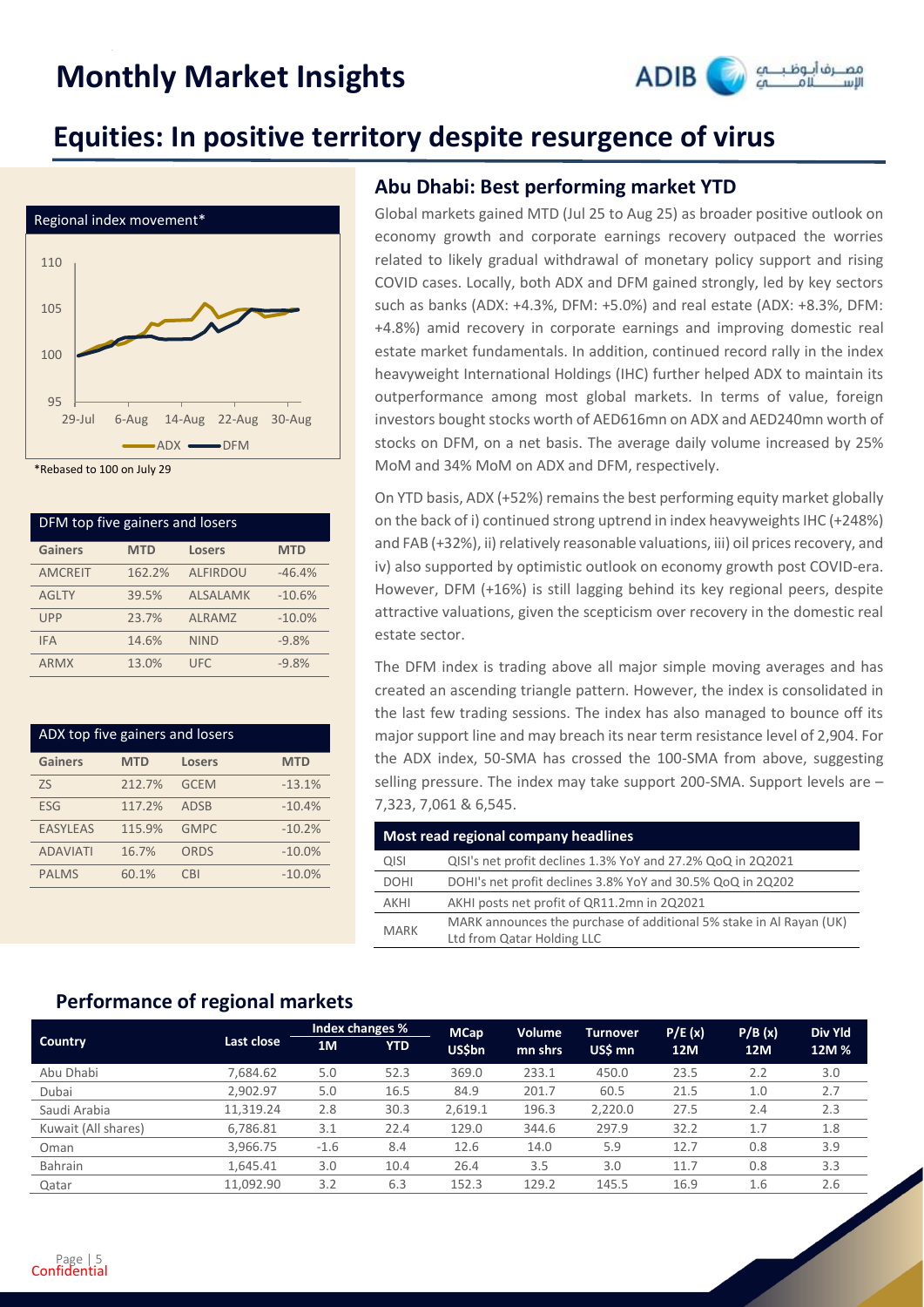

### **Mutual funds – Modest growth leads to revival despite risks**



\*\*Rebased to 100 on Jan 01, 2020



### **Equity funds outperformed finance funds**

- From our coverage of 31 funds, 22 funds closed in the green on MTD basis (Jul 25 to Aug 25), led majorly by equity funds, assisted by government spending, monetary stimulus, increased industrial output, measures to control the inflation rates, curb spread of the virus and rollout of vaccines. The decline in spending, high inflation rate and increasing number of patients due to the Delta variant of the virus continues to remain the key risks affecting the global economic growth.
- Emirates India Equity Fund (+3.7% MTD) was the highest gainer among the basket of our covered mutual funds. The performance was mainly attributed to the high investment allocation in Health Care, Information Technology, Consumer Discretionary and Industrial sectors of India, which witnessed accelerated growth and contributed to the returns.
- Franklin Global Sukuk Fund declined marginally (-0.2% MTD). The underperformance can be attributed to the high exposure of Sukuk in UAE and Saudi Arabia, which lagged the equity funds during the period.

#### **ALAHLI GCC TRADING EQUITY FUND**

• AlAhli GCC Trading Equity Fund is an open-ended Shariah-compliant equity that invests in the companies listed in the GCC markets to generate long-term capital growth (5-years return of 52.5% as on June 2021). Geographically, the fund has major of its investments in Saudi Arabia based companies (89%) followed by UAE (7%) and Kuwait (3%). The asset allocation comprises of ~98% Equity and ~2% Cash with the major investment allocation in the Materials (32%) and Banks (26%) sectors as on April 2021. As of August 25<sup>th</sup> 2021, the fund has been performing exceptionally well (~26% YTD and 3% MTD), on the back of the ongoing momentum witnessed in the capital market due to the economic recovery of GCC countries post COVID-19 related lockdowns and also supported by higher oil prices.

### **List of mutual funds**

| <b>Fund names</b>                 | <b>ISIN</b>  | <b>NAV</b> | <b>Currency</b> | <b>MTD</b> | <b>YTD</b> |
|-----------------------------------|--------------|------------|-----------------|------------|------------|
| Emirates India Equity Fund        | LU1654400644 | 14.13      | <b>USD</b>      | 6.08%      | 22.55%     |
| Emirates India Equity Fund        | LU1484867434 | 18.55      | <b>USD</b>      | 6.06%      | 25.31%     |
| Comgest Growth Europe S           | IE00B4ZJ4634 | 36.55      | EUR             | 3.60%      | 25.30%     |
| AlAhli GCC Trading Equity Fund    | AFB007482106 | 1.37       | <b>SAR</b>      | 3.40%      | 26.73%     |
| AlAhli North America Index Fund   | AFB007013901 | 7.98       | <b>USD</b>      | 3.16%      | 20.35%     |
| Comgest Growth Europe S           | IE00B3ZL9H82 | 32.32      | <b>USD</b>      | 3.09%      | 20.82%     |
| AlAhli Saudi Trading Equity Fund  | AFB007482007 | 14.19      | <b>SAR</b>      | 2.15%      | 30.34%     |
| Emirates World Opportunities Fund | LU1060357412 | 14.15      | <b>USD</b>      | 2.05%      | 21.13%     |
| Emirates World Opportunities Fund | LU1654397329 | 11.51      | <b>USD</b>      | 2.04%      | 17.21%     |
| Old Mutual Global Islamic Equity  | IE00BYMM2054 | 16.93      | <b>USD</b>      | 1.44%      | 21.71%     |

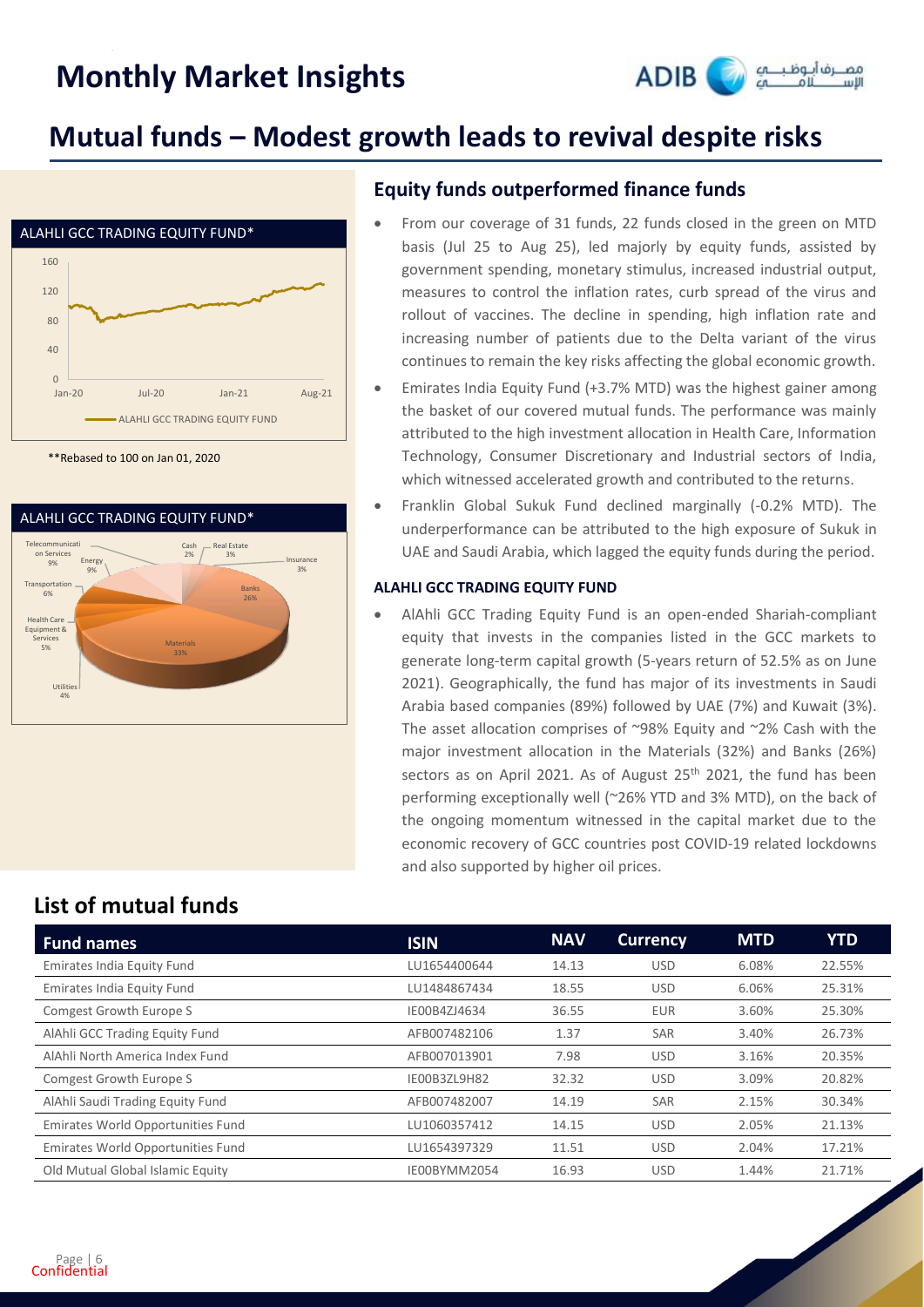

**ADIB** 





All figures and charts across the report are sourced from Bloomberg and ADIB research. Data is as on 31 August 2021

\*Rebased to 100 on 1 September 2020

\*\*Previous periods impacted by VAT introduction since July 2020